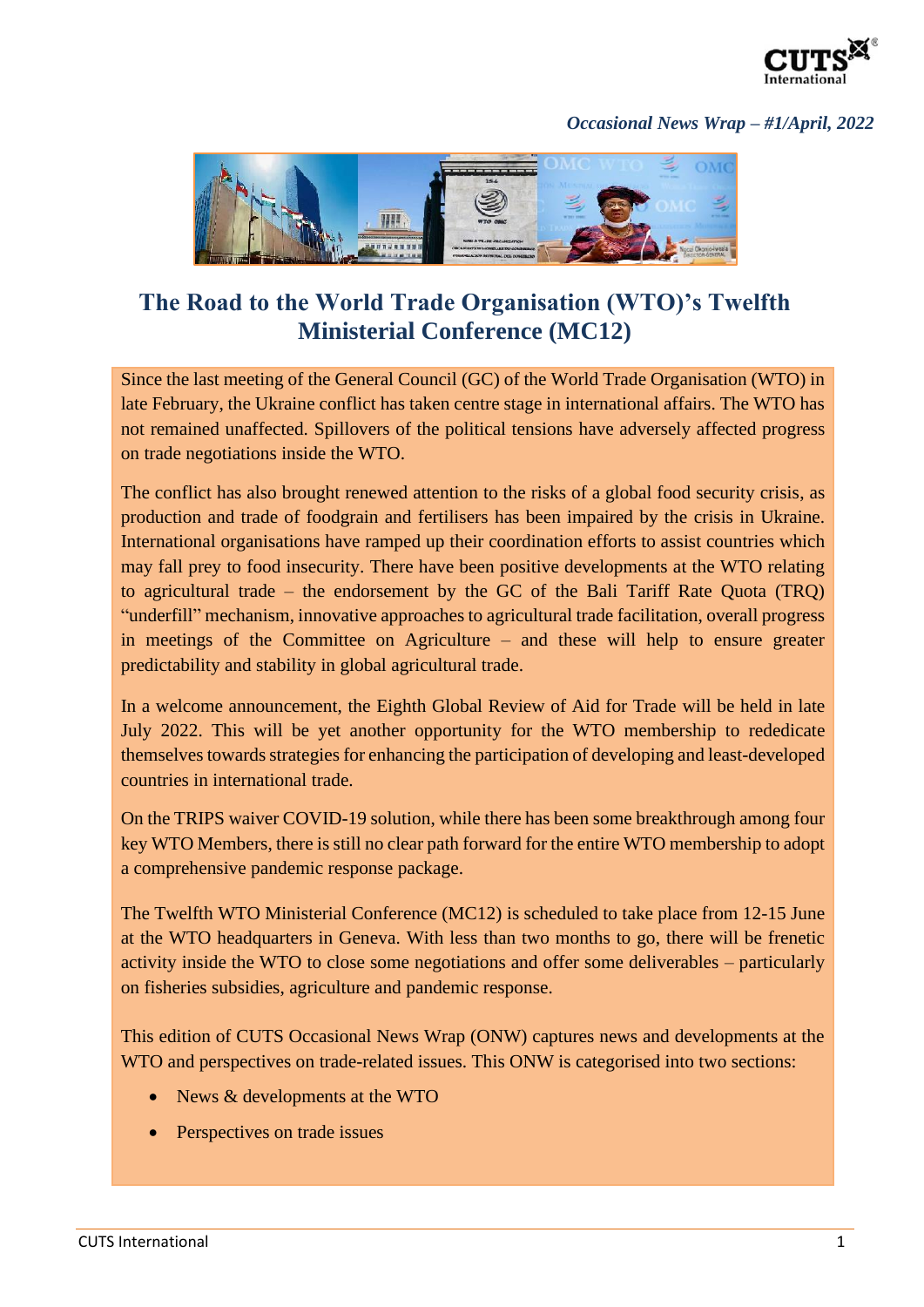| <b>News &amp; developments at the WTO</b> |                                                                                                                                                        |                                                                                                                                                                                                                                                                      |  |
|-------------------------------------------|--------------------------------------------------------------------------------------------------------------------------------------------------------|----------------------------------------------------------------------------------------------------------------------------------------------------------------------------------------------------------------------------------------------------------------------|--|
| 1.                                        | Greater international cooperation<br>needed on subsidies data, analysis<br>and reform<br><b>World Trade Organisation</b><br>April 22, 2022             | Greater international cooperation is needed to<br>improve information and analysis on subsidies and<br>their impact, which would in turn inform efforts to<br>strengthen subsidies disciplines and reduce trade<br>frictions arising from their use.                 |  |
| 2.                                        | World Bank, IMF, WFP and WTO<br>call for urgent coordinated action on<br>food security<br><b>World Trade Organisation</b><br>April 13, 2022            | The heads of the World Bank, the International<br>Monetary Fund (IMF), the United Nations World<br>Food Program (WFP) and the WTO issued a joint<br>statement urging coordinated action to help<br>vulnerable countries address growing threats to<br>food security. |  |
| 3.                                        | WTO-WEF publication looks at<br>policy approaches to harness<br>"TradeTech" potential<br><b>World Trade Organisation</b><br>April 12, 2022             | The set of technologies known as "TradeTech"<br>promises more efficient, inclusive and sustainable<br>trade in the future, but there is an urgent need for<br>policymaking to keep pace with developments in<br>the field to realize its full potential.             |  |
| $\overline{4}$ .                          | Global Review of Aid for Trade to<br>take place in late July<br><b>World Trade Organisation</b><br>April 11, 2022                                      | The <b>Eighth Global Review of Aid for Trade</b> will<br>take place from 27 to 29 July, with the theme of<br>"Empowering Connected, Sustainable Trade".                                                                                                              |  |
| 5.                                        | Members advance work to improve<br>transparency in import licensing<br>procedures<br><b>World Trade Organisation</b><br>April 08, 2022                 | As part of overall efforts to improve transparency,<br>WTO members advanced work to ensure that<br>import licensing procedures remain simple,<br>straightforward and predictable.                                                                                    |  |
| 6.                                        | Members welcome COVID-19 trade-<br>related measures report, agree on<br>future experience sharing<br><b>World Trade Organisation</b><br>March 31, 2022 | Members welcomed the latest <i>update</i> on export<br>restrictions and prohibitions and trade-easing<br>measures relating to the COVID-19 pandemic,<br>which was presented by the WTO Secretariat.                                                                  |  |
| 7.                                        | Members launch discussions under<br>trade and environmental<br>sustainability work plan for 2022<br><b>World Trade Organisation</b><br>March 31, 2022  | WTO members taking part in the Trade and<br><b>Environmental Sustainability Structured</b><br>Discussions (TESSD) met on 31 March to initiate<br>discussions on a variety of topics as part of their<br>agreed 2022 work plan.                                       |  |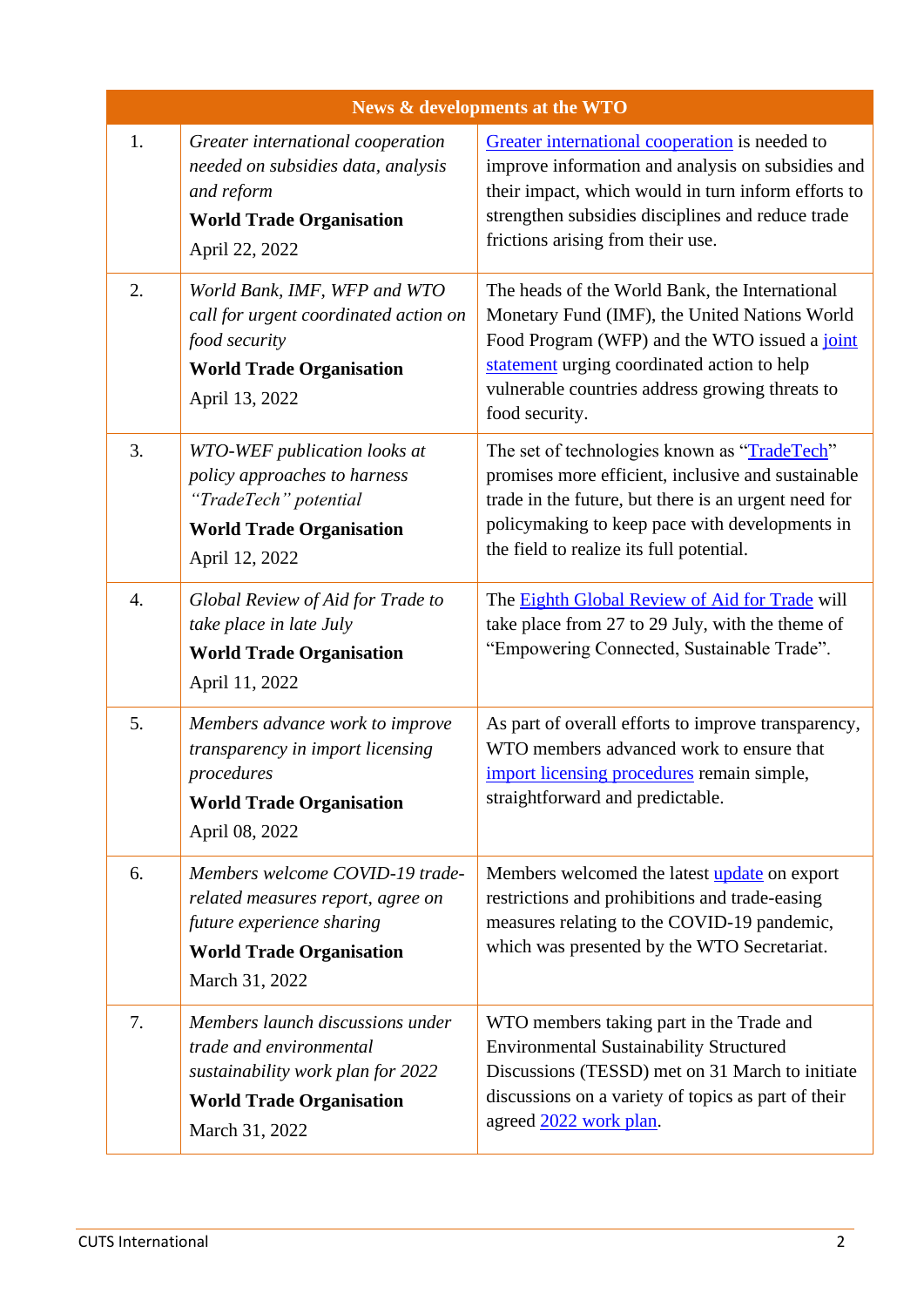| 8.  | Members continue push to<br>commence Appellate Body<br>appointment process<br><b>World Trade Organisation</b><br>March 28, 2022                                                      | At a meeting of the Dispute Settlement Body<br>(DSB) on 28 March, a large group of members<br>continued their push to start the process for filling<br>vacancies on the WTO's Appellate Body, arguing<br>that continued delay was damaging to the interests<br>of members and to the multilateral trading system<br>as a whole.                                                                                                              |
|-----|--------------------------------------------------------------------------------------------------------------------------------------------------------------------------------------|----------------------------------------------------------------------------------------------------------------------------------------------------------------------------------------------------------------------------------------------------------------------------------------------------------------------------------------------------------------------------------------------------------------------------------------------|
| 9.  | Members explore innovative<br>approaches to facilitate food safety,<br>trade opportunities<br><b>World Trade Organisation</b><br>March 25, 2022                                      | At a meeting of the Committee on Sanitary and<br>Phytosanitary (SPS) Measures on 23-25 March<br>2022, WTO members explored innovative<br>approaches to facilitate the flow of agricultural<br>goods across borders, while ensuring that food is<br>safe for consumers.                                                                                                                                                                       |
| 10. | Director-General Okonjo-Iweala<br>hails breakthrough on TRIPS<br>COVID-19 solution<br><b>World Trade Organisation</b><br>March 16, 2022                                              | World Trade Organization Director-General<br>Ngozi Okonjo-Iweala today warmly welcomed the<br>breakthrough among four WTO Members on a<br>waiver of the Trade Related Intellectual Property<br>agreement for the production of vaccines against<br>the COVID-19 pandemic.                                                                                                                                                                    |
|     |                                                                                                                                                                                      | <b>Perspectives on trade issues</b>                                                                                                                                                                                                                                                                                                                                                                                                          |
| 1.  | Terms of Trade   Multilateralism vs<br>mercantilism: Our agri trade policy<br>dilemma<br>Roshan Kishore<br><b>Hindustan Times</b><br>April 22, 2022                                  | No amount of trade reciprocation will placate the<br>agri-business lobby in advanced countries to allow<br>India to continue its agricultural support and<br>mercantilism at the same time. Unless India builds<br>an alliance with others in the Global South                                                                                                                                                                               |
| 2.  | Foreign trade policy: Why the<br>extension of the foreign trade policy<br>could help enhance cross border<br>trade<br>Pushkar Mukewar<br><b>The Economic Times</b><br>April 05, 2022 | The time is ripe for a detailed re-evaluation of<br>existing export policies and the proactive charting<br>of the course of export growth. The exporter<br>community looks towards the upcoming FTP to<br>strengthen the provisions of the RoDTEP scheme,<br>bolster the research and development ecosystem,<br>expand the ambit of digitization to cover<br>necessary trade procedures and promote e-<br>commerce facilities, among others. |